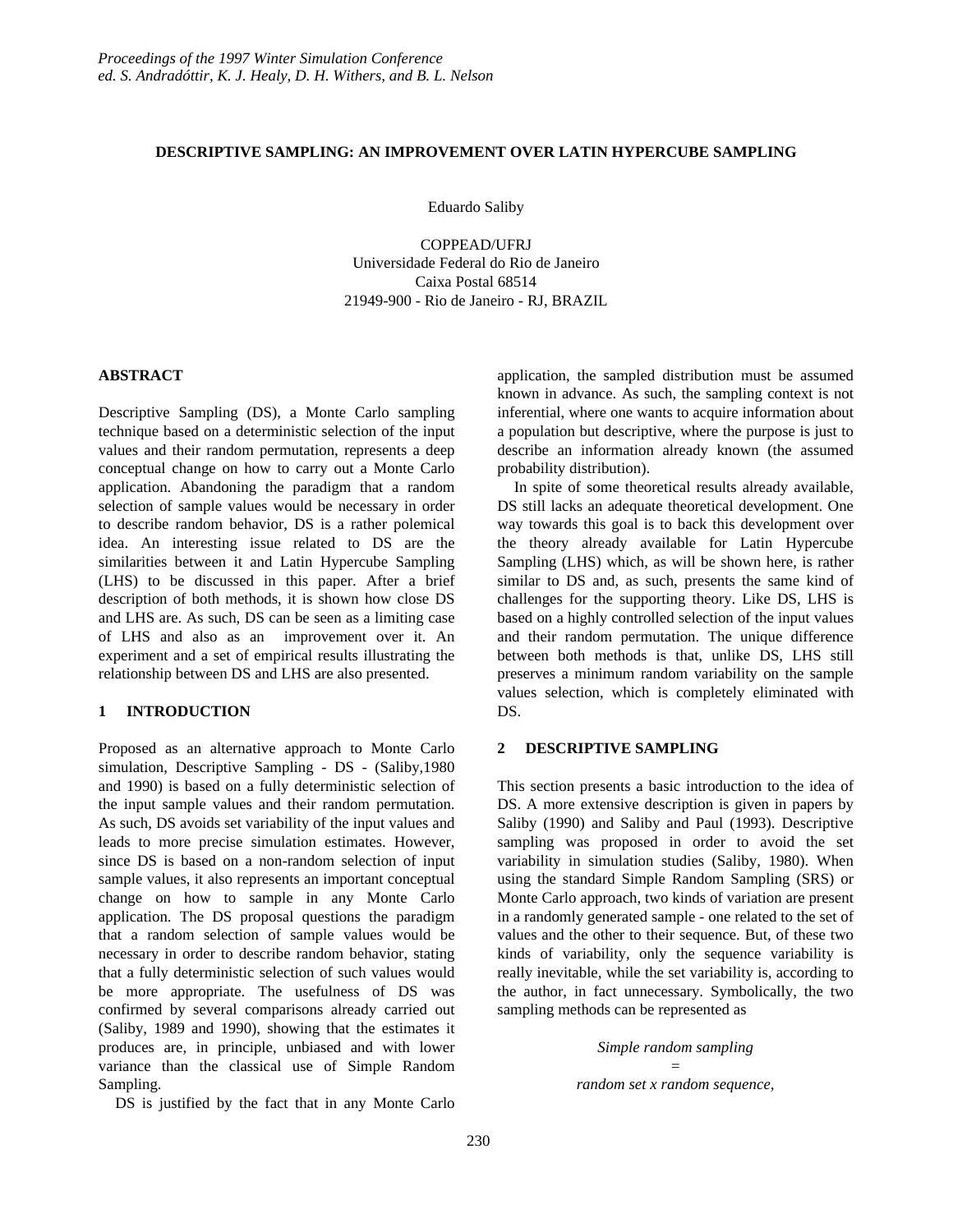whilst

*Descriptive sampling = deterministic set x random sequence.*

The only additional requirement to use DS instead of SRS is to know, in advance, the input sample size, which, as stressed in Saliby and Paul (1993), must be related to a full simulation run. Once the sample size is known, at least approximately, the set values are defined for each input random variable  $X_i$ , j=1,..,k, using the inverse transform method, so that

$$
xd_{j,i} = F^{-1}[(i-0.5)/n_j)], i=1,.., n_j, j=1,..,k \quad (1)
$$

where

$$
F^{-1}(R)
$$
,  $R \in (0,1)$ 

is the inverse transform for the particular input distribution.

Although in some applications the sample size may be the same for all input variables, there are cases where different  $n_i$  applies for different inputs.

Also, when the inverse distribution is not available, numerical or functional approximations can be used, like, for example, the Ramberg and Schmeiser (1972) approximation for the inverse Normal distribution.

Completing the DS generation process, each of the k sets of input values is used in a random sequence in each simulation run. Now, unlike with SRS, set values are the same for all replicated runs in a simulation experiment. This random shuffling process is easily accomplished by sampling without replacement the descriptive set of values (Saliby,1990).

Undoubtedly, the main issue concerning DS is the fact that it follows from the assertion that, in any Monte Carlo application, instead of being draw at random, sample values should be carefully chosen in order to achieve the closest possible fit with the represented distribution. This follows from another assertion: that randomness in Monte Carlo sampling is essentially a sequence feature, thus not being improved by a random selection of the input sample values. Although surprising at first sight, the idea of controlling the input values is being widely used nowadays, almost to the same extent as imposed with DS. This is the case of Latin Hypercube Sampling, which turns out to be a very close idea to DS.

### **3 LATIN HYPERCUBE SAMPLING**

A contemporary development to DS, Latin Hypercube Sampling (McKay et al. 1979) was suggested as a Variance Reduction Technique, but also seen as a

screening technique, in which the selection of sample values is highly controlled, although still letting them to vary. The basis of LHS is a full stratification of the sampled distribution with a random selection inside each stratum. Like with DS, sample values are randomly shuffled among different variables.

Using LHS, an input sample will be also generated based on the inverse transform method, and given by

$$
xh_{j,i} = F^{-1}[(i-1+R_i)/n_j)], i=1,..,n_j, j=1,..,k , (2)
$$

where  $R_i$  stands for an independent random uniform on  $[0,1]$ , i=1,..,  $n_i$ , and, like with DS,  $F^1(R)$ ,  $R \in (0,1)$ is the inverse transform for the particular input distribution.

After the original paper (McKay et al. 1979) where it was proposed, LHS has been widely used both in engineering in what some authors call deterministic simulation for computer experimentation as well as in risk analysis. Both situations can be seen as terminating simulations in which a set of k input variables generates a set of r output variables. Among the main theoretical results about LHS, one is that LHS estimates are unbiased (McKay et al. 1979) and another that the estimates variance is asymptotically lower than with simple random sampling (Stein, 1987). Further developments were also presented by Iman and Conover (1980 and 1982), Owen (1992), Iman and Helton (1991) and Loh (1996).

#### **4 CLOSENESS BETWEEN DS AND LHS**

Since both DS and LHS are based on a random permutation of the input values, the only difference between both methods relies on how those values are selected inside each of the n stratum. As seen from (1) and (2) above, with both DS and LHS, a random sequence or permutation is defined for the input values. Assuming for simplicity that  $n_i = n$ , j=1,.., k, this permutation can be defined as

$$
\mathbf{P}=(P_1\,,\,P_2\,,\,\ldots\,,\,P_k)
$$

where  $P_i = (p_{i1}, p_{i2}, \dots, p_{in})$  defines a random permutation of  $(1, 2, \ldots, n)$  for variable  $X_j$ , j=1,.., k.

Geometrically, **P** defines a particular choice of n kdimensional minicubes of size n-k in the unitary khypercube in which each input value stratum appears once and only once, thus leading to a sort of latin design. Given **P** and using DS, the centre of each of the n minicubes is deterministically chosen, while, when using LHS for the same **P**, a point is still randomly draw inside each of the same set of n minicubes.

Being Y a general simulation estimate, YD a DS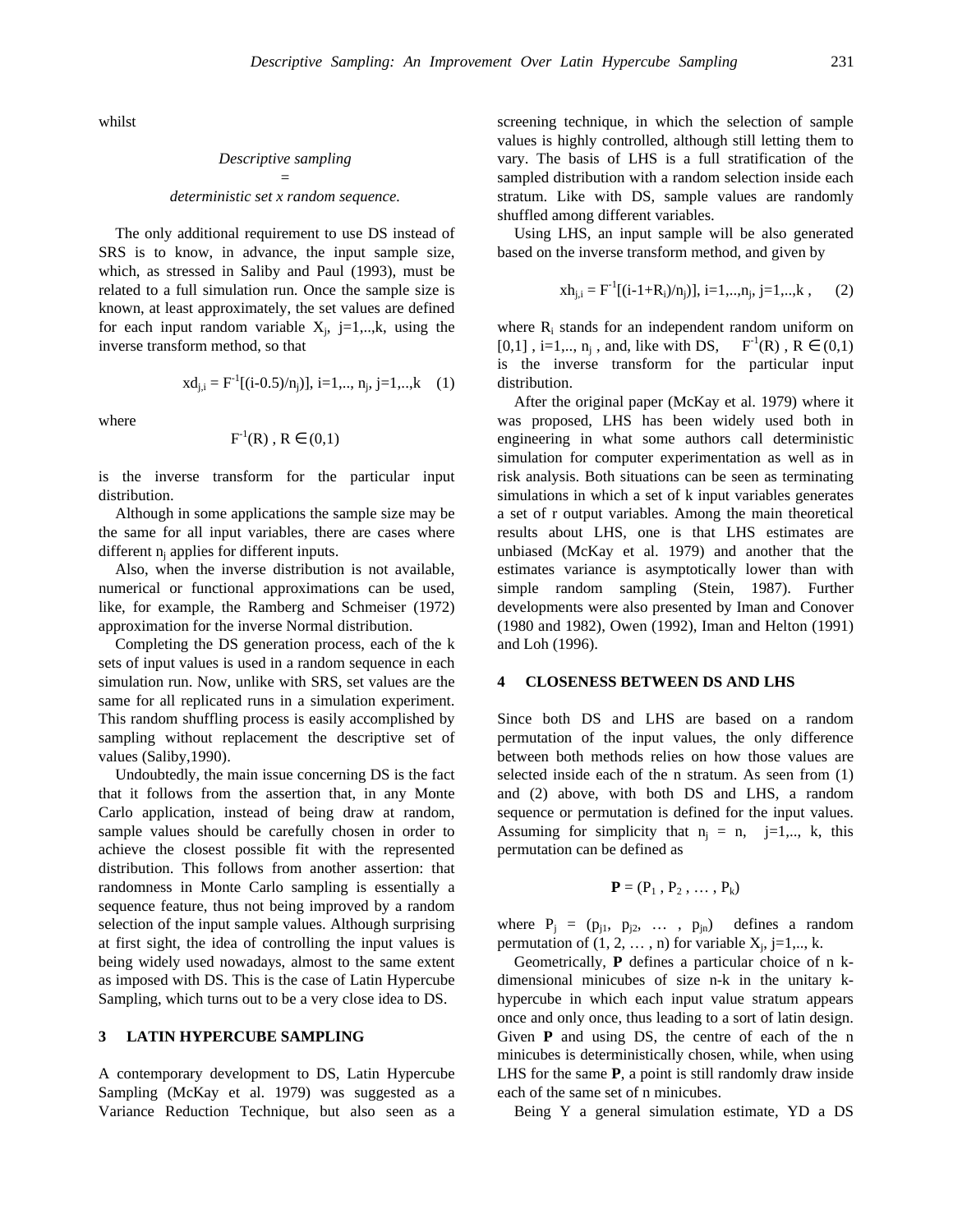estimate and YL a LHS estimate, conditioning Y on the (n!)k equally likely sequences for the k input values, it follows that

$$
Var(Y) = Var_{SEQ}\{E[Y/SEQ]\} + E_{SEQ}\{Var(Y/SEQ)\},\
$$

or, simply,

$$
Var(Y) = \sigma_{SEQ}^2 + \sigma_{R}^2,
$$

where the first term ( $\sigma^2$ <sub>SEQ</sub>) accounts for the variance component of Y due to the sequence variability, while the second term  $(\sigma_R^2)$  reflects the remaining variance component of Y due the set variability conditioned on the  $(n!)^k$  sequences.

Now, based on several empirical studies and some theoretical results, we observed that:

- no matter the sampling method (SRS, LHS or DS),  $\sigma_{\text{SEQ}}^2$  is always of order o(n<sup>-1</sup>), while the second component  $(\sigma^2_R)$  will depend upon the sampling method;
- for the standard Simple Random Sampling (SRS) method,  $\sigma_R^2$  is also of order o(n<sup>-1</sup>) and usually the dominating term;
- using LHS, the residual term  $\sigma_R^2$  will be of order  $o(n^{-a})$ , with a  $\geq 2$ . This implies that, for LHS,  $\sigma_R^2$ will decrease faster than the first term, so that there will be a sample size n after which the first term will dominate the estimate variance  $Var(Y_L)$ . This is equivalent to say that, for LHS,

$$
\sigma^2_R / \text{Var}(Y_L) \rightarrow 0
$$
, as n increases;

• since there is no set variability left when using DS  $(\sigma_R^2 = 0),$ 

 $Var(Y_D) = Var_{SEO} \{E[Y_D/SEQ]\} = Var\{Y_D(SEQ)\};$ 

• even for moderate n values,

$$
E[Y_L/SEQ] \simeq Y_D(SEQ),
$$

so that

$$
Var_{SEQ}\{E[Y_L/SEQ]\} \simeq Var(Y_D);
$$

• finally, as n increases, LHS becomes practically equivalent to DS.

Some of those properties are illustrated by the following experiment and results.

### **5 EXPERIMENT AND RESULTS**

Although we could have used any simulation problem to compare DS with LHS, we preferred to use a simple problem for such comparison: the study of the response variable

$$
D = (X^2 + Y^2)^{1/2},
$$

where both X and Y are independent standard normal distributed random variables. Our purpose was to estimate  $\mu_{\text{D}}$ . Incidentally, we have that  $\mu_{\text{D}} = 1.2533$  and that  $\sigma_{\rm D} = 0.4292$ .

Now, since both DS and LHS are based on the same kind of stratification of the input distributions and on the use of the input values in a random order, we first sampled a random permutation  $P = (P_1, P_2, \dots, P_k)$  for scrambling the input values. Then, for each permutation, we carried out a Descriptive Sampling run and NL LHS runs, so that all LHS runs were based on the same permutation **P** as the DS run. This procedure was repeated NP times, once for each different random permutation. As such, we were able to isolate the sequence generation from the set generation in LHS and also to have the DS run as a sort of control group.

In this experimental design, each sampled sequence (permutation **P**) represented a factor level randomly sampled, for which NL independent LHS runs were conducted. As such, we carried out a one factor (sequence) random effects experiment, from which we could estimate the variance components ( $\sigma_{\text{SEQ}}^2$  and  $\sigma_R^2$ ) of  $Y_L$ . Thus, for each value of n in (10,30,50,100,250,500,1000) a full experiment based on  $NP = 1000$  random permutations,  $NL=100$  LHS runs and the corresponding DS control run were carried out for each of the NP permutations. A summary of the results for the testing problem is presented in table 1.

Table 1. Summary Results for the Testing Problem

| n    | $nVar(Y_D)$ | n $Var(Y_1)$ | $n\sigma_{R}^{2}$ | $\sigma^2_R/\sigma^2_{SEQ}$ |
|------|-------------|--------------|-------------------|-----------------------------|
| 10   | 0.01110     | 0.01173      | 0.06342           | 5.4072                      |
| 30   | 0.01149     | 0.01175      | 0.01595           | 1.3574                      |
| 50   | 0.01131     | 0.01153      | 0.00853           | 0.7398                      |
| 100  | 0.01162     | 0.01171      | 0.00350           | 0.2989                      |
| 250  | 0.01203     | 0.01211      | 0.00112           | 0.0925                      |
| 500  | 0.01160     | 0.01170      | 0.00046           | 0.0393                      |
| 1000 | 0.01144     | 0.01149      | 0.00020           | 0.0174                      |

From the above results, we notice that:

• Var( $Y_D$ ) always remained very close to Var( $Y_L$ ) =  $Var(E(Y_1/SEQ))$  and both were of order o(n<sup>-1</sup>);